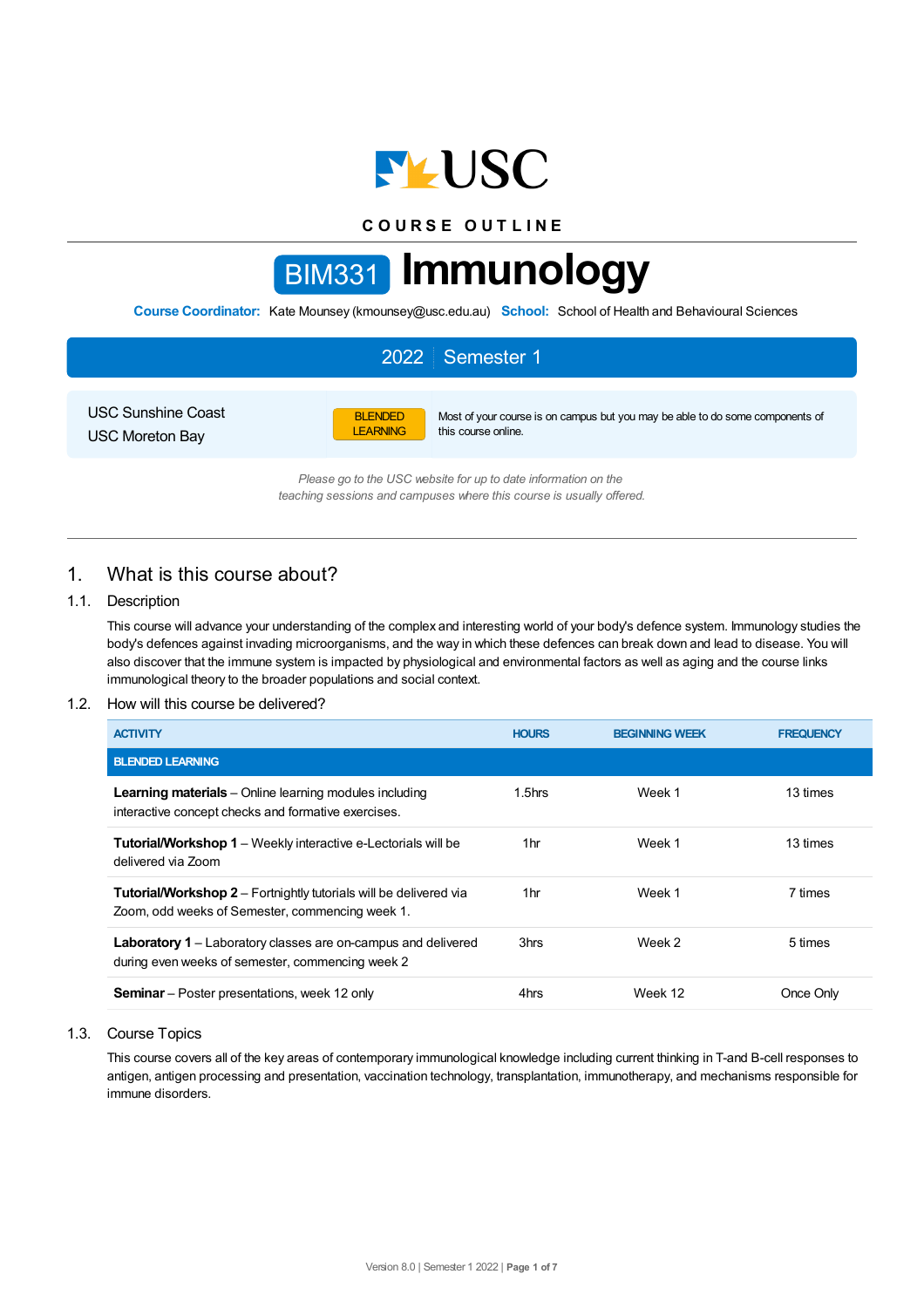# 2. What level is this course?

#### 300 Level (Graduate)

Demonstrating coherence and breadth or depth of knowledge and skills. Independent application of knowledge and skills in unfamiliar contexts. Meeting professional requirements and AQF descriptors for the degree. May require pre-requisites where discipline specific introductory or developing knowledge or skills is necessary. Normally undertaken in the third or fourth full-time study year of an undergraduate program.

# 3. What is the unit value of this course?

12 units

# 4. How does this course contribute to my learning?

|                  | <b>COURSE LEARNING OUTCOMES</b>                                                                                            | <b>GRADUATE QUALITIES</b>                                                 |  |  |
|------------------|----------------------------------------------------------------------------------------------------------------------------|---------------------------------------------------------------------------|--|--|
|                  | On successful completion of this course, you should be able to                                                             | Completing these tasks<br>successfully will contribute to<br>you becoming |  |  |
|                  | Explain, describe and analyse practical lab results, principles, theories and concepts underlying<br>immunology.           | Knowledgeable<br>Empowered                                                |  |  |
| $\mathbf{2}$     | Articulate some aspects of the place and importance of immunological science in the prevention<br>and treatment of disease | Sustainability-focussed                                                   |  |  |
| $\left(3\right)$ | Utilise scientific research and link immunological issue to a broader population or social context.                        | Sustainability-focussed                                                   |  |  |

# 5. Am Ieligible to enrol in this course?

Refer to the USC [Glossary](https://www.usc.edu.au/about/policies-and-procedures/glossary-of-terms-for-policy-and-procedures) of terms for definitions of "pre-requisites, co-requisites and anti-requisites".

# 5.1. Pre-requisites

LFS202 or LFS203 or (LFS112 and enrolled in Program SC301, SB301, SA301, SA308, SE303) or

# 5.2. Co-requisites

LFS203 and enrolled in Program SC357 or SC355 (Associate Degree Medical Laboratory Science pathway only)l

# 5.3. Anti-requisites

Not applicable

## 5.4. Specific assumed prior knowledge and skills (where applicable)

Not applicable

# 6. How am Igoing to be assessed?

## 6.1. Grading Scale

## Standard Grading (GRD)

High Distinction (HD), Distinction (DN), Credit (CR), Pass (PS), Fail (FL).

## 6.2. Details of early feedback on progress

Early feedback will be provided through formative online quizzes and other activities via Canvas. Answers to Task 1B laboratory questions will be discussed during laboratory sessions.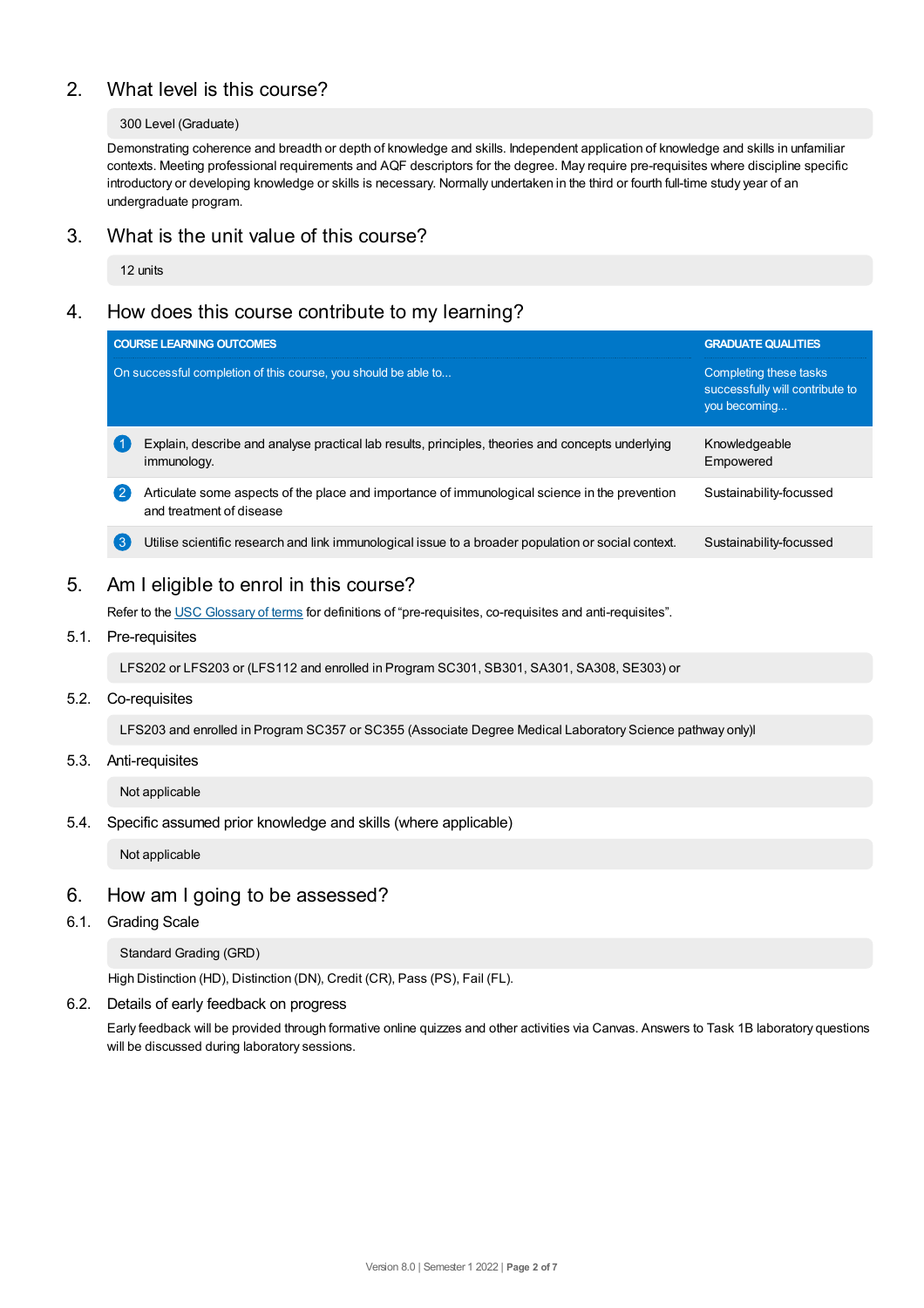# 6.3. Assessment tasks

| <b>DELIVERY</b><br><b>MODE</b> | <b>TASK</b><br>NO. | <b>ASSESSMENT</b><br><b>PRODUCT</b>     | <b>INDIVIDUAL</b><br><b>OR GROUP</b> | <b>WEIGHTING</b><br>$\frac{9}{6}$ | <b>WHAT IS THE</b><br><b>DURATION /</b><br><b>LENGTH?</b> | <b>WHEN SHOULD I</b><br><b>SUBMIT?</b>          | <b>WHERE SHOULD I</b><br><b>SUBMIT IT?</b>                      |
|--------------------------------|--------------------|-----------------------------------------|--------------------------------------|-----------------------------------|-----------------------------------------------------------|-------------------------------------------------|-----------------------------------------------------------------|
| All                            | 1a                 | Quiz/zes                                | Individual                           | 25%                               | varies, up to<br>45 minutes                               | Throughout teaching<br>period (refer to Format) | Online Test (Quiz)                                              |
| All                            | 1 <sub>b</sub>     | Portfolio                               | Individual                           | 10%                               | $< 500$ words x<br>5 sub-tasks                            | Throughout teaching<br>period (refer to Format) | In Class                                                        |
| All                            | 2                  | Artefact - Technical<br>and Scientific  | Group                                | 25%                               | A0 size<br>Poster                                         | Week 10                                         | <b>Online Assignment</b><br>Submission with<br>plagiarism check |
| All                            | 3                  | Examination -<br>Centrally<br>Scheduled | Individual                           | 40%                               | 2 hours                                                   | Exam Period                                     | Online Test (Quiz)                                              |

# **All - Assessment Task 1a:** Review Quizzes

| <b>GOAL:</b>     | To demonstrate your understanding of key theoretical, practical, and clinical concepts covered in weeks 1-12 of the course |                                                                                                          |                                     |  |  |  |
|------------------|----------------------------------------------------------------------------------------------------------------------------|----------------------------------------------------------------------------------------------------------|-------------------------------------|--|--|--|
| <b>PRODUCT:</b>  | Quiz/zes                                                                                                                   |                                                                                                          |                                     |  |  |  |
| <b>FORMAT:</b>   | Online quizzes consisting of multi-choice and short answer questions, completed in weeks 4, 8 and 12                       |                                                                                                          |                                     |  |  |  |
| <b>CRITERIA:</b> | No.                                                                                                                        |                                                                                                          | <b>Learning Outcome</b><br>assessed |  |  |  |
|                  |                                                                                                                            | Explain and describe principles, theories and concepts underlying immunology and<br>immunological assays |                                     |  |  |  |
|                  | 2                                                                                                                          | Articulate the importance of immunological science in the prevention and treatment of<br>disease:        | $\left( 2\right)$                   |  |  |  |
|                  | 3                                                                                                                          | Link immunological issue to a broader population or social context                                       | $\mathbf{3}$                        |  |  |  |

# **All - Assessment Task 1b:** Laboratory portfolio

| <b>GOAL:</b>     | To demonstrate your understanding of key theoretical and practical concepts covered in weeks 1-12 of the course                                                                                                                                                             |                                                                                        |                                     |  |  |  |  |
|------------------|-----------------------------------------------------------------------------------------------------------------------------------------------------------------------------------------------------------------------------------------------------------------------------|----------------------------------------------------------------------------------------|-------------------------------------|--|--|--|--|
| <b>PRODUCT:</b>  | Portfolio                                                                                                                                                                                                                                                                   |                                                                                        |                                     |  |  |  |  |
| <b>FORMAT:</b>   | Data presentation, analysis, and responses to short questions related to laboratory activities in weeks 2, 4, 6, 8 and 10.<br>This will include online pre-laboratory quizzes completed prior to laboratory sessions and worksheet completion within<br>laboratory classes. |                                                                                        |                                     |  |  |  |  |
| <b>CRITERIA:</b> | No.                                                                                                                                                                                                                                                                         |                                                                                        | <b>Learning Outcome</b><br>assessed |  |  |  |  |
|                  |                                                                                                                                                                                                                                                                             | Explain and describe principles, theories and concepts underlying immunological assays | O                                   |  |  |  |  |
|                  | $\mathcal{P}$                                                                                                                                                                                                                                                               | Link immunological issue to a broader population or social context                     | $\lceil 3 \rceil$                   |  |  |  |  |
|                  | 3                                                                                                                                                                                                                                                                           | Scientific communication and genre conventions                                         |                                     |  |  |  |  |
|                  |                                                                                                                                                                                                                                                                             |                                                                                        |                                     |  |  |  |  |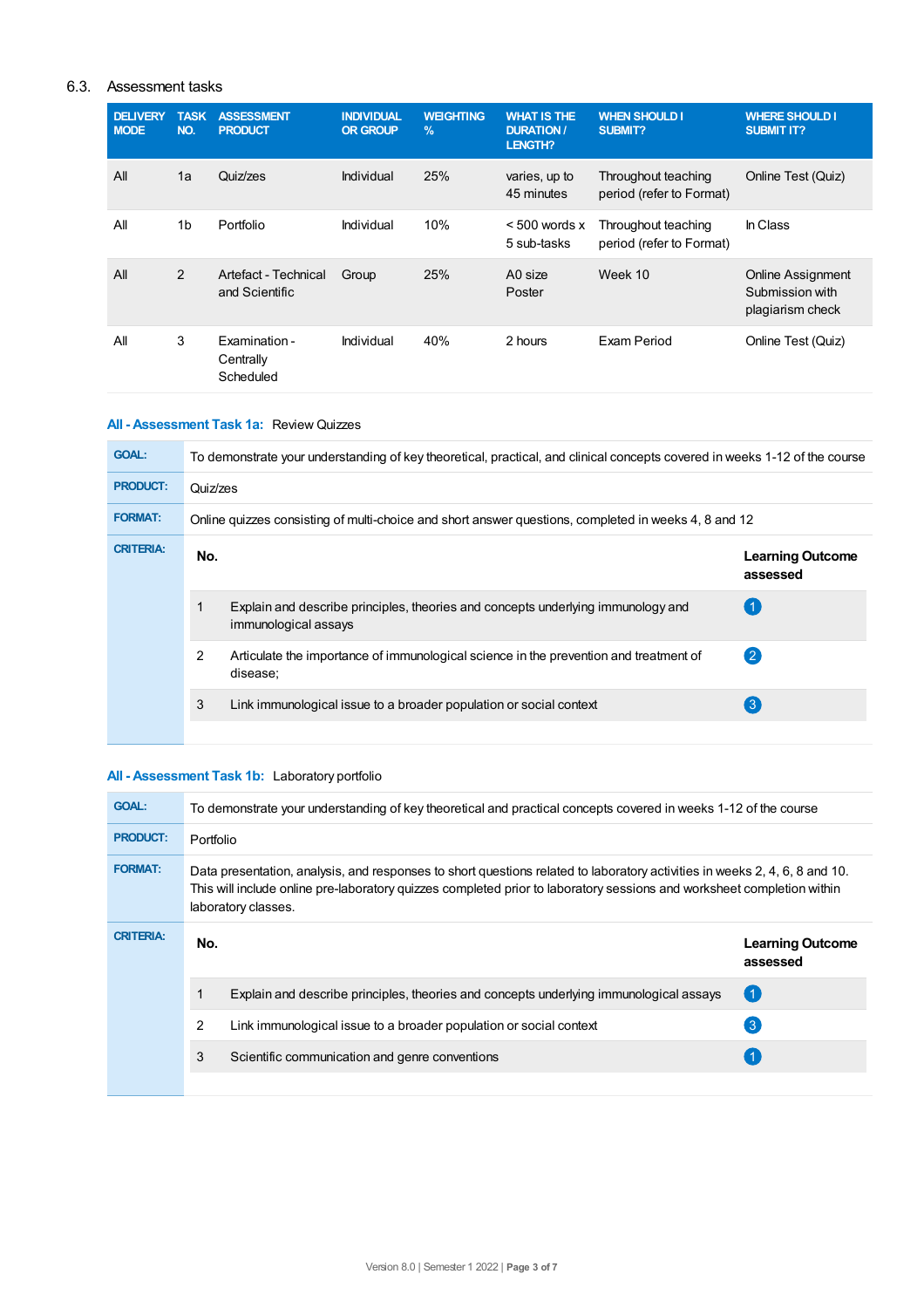# **All - Assessment Task 2:** Poster Assignment

| To demonstrate your knowledge and understanding of immunological issues and how they relate to a broader population<br>or social context |                                                                                                                                                       |                                     |  |  |  |
|------------------------------------------------------------------------------------------------------------------------------------------|-------------------------------------------------------------------------------------------------------------------------------------------------------|-------------------------------------|--|--|--|
|                                                                                                                                          | Artefact - Technical and Scientific                                                                                                                   |                                     |  |  |  |
|                                                                                                                                          | Standard scientific poster: see Canvas for information and details.<br>Also includes submission of team of evaluation and critical review components. |                                     |  |  |  |
| No.                                                                                                                                      |                                                                                                                                                       | <b>Learning Outcome</b><br>assessed |  |  |  |
|                                                                                                                                          | Accuracy and depth of:<br>Explain and describe principles, theories and concepts underlying immunology                                                |                                     |  |  |  |
| 2                                                                                                                                        | Articulate the importance of immunological science in the treatment and prevention of<br>disease:                                                     | (2)                                 |  |  |  |
| 3                                                                                                                                        | Link immunological issue to a broader population or social context                                                                                    | $\left(3\right)$                    |  |  |  |
| 4                                                                                                                                        | Scientific communication and genre conventions                                                                                                        | $1)$ (2) (3)                        |  |  |  |
|                                                                                                                                          |                                                                                                                                                       |                                     |  |  |  |

#### **All - Assessment Task 3:** End of semester exam

| <b>GOAL:</b>     | To demonstrate your understanding of key theoretical, practical, and clinical concepts covered in weeks 1-12 of the<br>course. |                                                                                                  |                                     |  |  |
|------------------|--------------------------------------------------------------------------------------------------------------------------------|--------------------------------------------------------------------------------------------------|-------------------------------------|--|--|
| <b>PRODUCT:</b>  | <b>Examination - Centrally Scheduled</b>                                                                                       |                                                                                                  |                                     |  |  |
| <b>FORMAT:</b>   | Multi-choice and short answer.                                                                                                 |                                                                                                  |                                     |  |  |
| <b>CRITERIA:</b> | No.                                                                                                                            |                                                                                                  | <b>Learning Outcome</b><br>assessed |  |  |
|                  | Explain and describe principles, theories and concepts underlying immunology;<br>1                                             |                                                                                                  | $\overline{1}$                      |  |  |
|                  | 2                                                                                                                              | Articulate the importance of immunological science in the treatment and prevention of<br>disease | $\mathbf{C}$                        |  |  |
|                  | 3                                                                                                                              | Link immunological issue to a broader population or social context                               | $\left( 3\right)$                   |  |  |
|                  | 4                                                                                                                              | Use of scientific terminologies and clarity of communication                                     | 123                                 |  |  |
|                  |                                                                                                                                |                                                                                                  |                                     |  |  |

# 7. Directed study hours

A 12-unit course will have total of 150 learning hours which will include directed study hours (including online if required), self-directed learning and completion of assessable tasks. Directed study hours may vary by location. Student workload is calculated at 12.5 learning hours per one unit.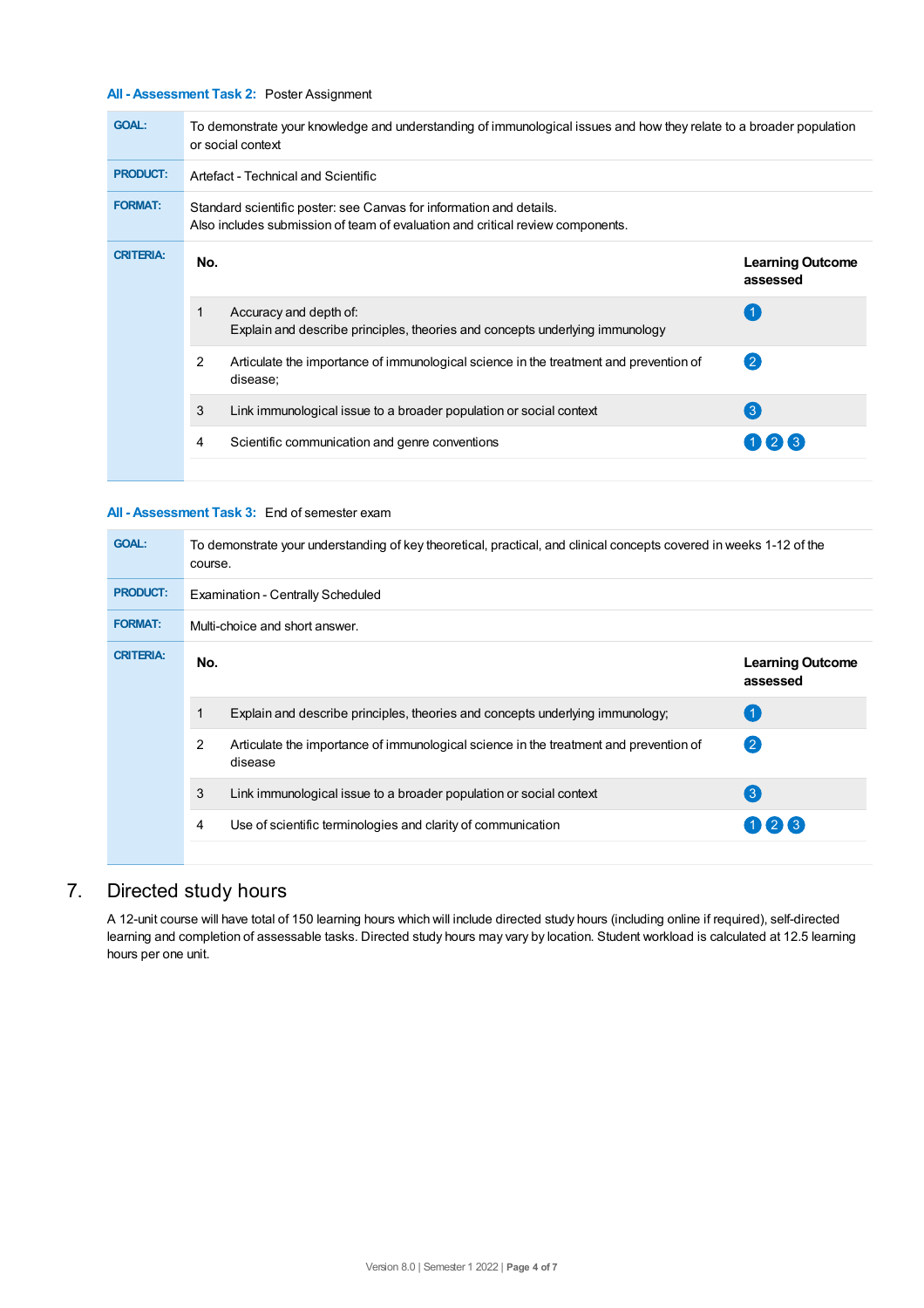## 7.1. Schedule

| PERIOD AND TOPIC                                                                  | <b>ACTIVITIES</b>                                  |
|-----------------------------------------------------------------------------------|----------------------------------------------------|
| Week 1: Introduction to cells and organs of the immune system                     | e-Lectorial, e-Tutorial class (Zoom)               |
| Week 2: Innate immunity and the complement system                                 | e-Lectorial (Zoom), laboratory class (Zoom)        |
| Week 3: Mucosal and skin immunity, recognition and response                       | e-Lectorial, e-Tutorial class (Zoom)               |
| Week 4: The major histocompatibility complex and antigen<br>presentation          | e-Lectorial (Zoom), laboratory class               |
| Week 5: The genetic organisation and expression of B and T cell<br>receptor genes | e-Lectorial, e-Tutorial class (Zoom)               |
| Week 6: B and T cell development                                                  | e-Lectorial (Zoom), laboratory class               |
| Week 7: B and T cell activation and expression                                    | e-Lectorial, e-Tutorial class (Zoom)               |
| Week 8: Effector responses of the adaptive immune system                          | e-Lectorial (Zoom), laboratory class               |
| Week 9: Immune hypersensitivities                                                 | e-Lectorial, e-Tutorial class (Zoom)               |
| Week 10: Tolerance, autoimmunity and transplantation                              | e-Lectorial (Zoom), laboratory class               |
| Week 11: Infectious diseases and vaccines                                         | e-Lectorial, tutorial class (Zoom)                 |
| Week 12: Immunodeficiencies and cancer immunology                                 | e-Lectorial (Zoom), poster presentations (seminar) |
| Week 13: Revision                                                                 | e-Lectorial (Zoom)                                 |

# 8. What resources do I need to undertake this course?

Please note: Course information, including specific information of recommended readings, learning activities, resources, weekly readings, etc. are available on the course Canvas site– Please log in as soon as possible.

#### 8.1. Prescribed text(s) or course reader

Please note that you need to have regular access to the resource(s) listed below. Resources may be required or recommended.

| <b>REQUIRED?</b> | <b>AUTHOR</b>                                                     | <b>YEAR</b> | <b>TITLE</b>                    | <b>EDITION</b> | <b>PUBLISHER</b>                    |
|------------------|-------------------------------------------------------------------|-------------|---------------------------------|----------------|-------------------------------------|
| Required         | Jenni Punt, Sharon<br>Stranford, Patricia Jones,<br>Judith A Owen |             | 2018 Kuby Immunology            | 8th<br>Edition | <b>WH Freeman</b>                   |
| Required         | BIM331 teaching staff                                             | 2022        | BIM331 Immunology Course Manual | n/a            | University of the<br>Sunshine Coast |

# 8.2. Specific requirements

To complete this course, students will need personal protective equipment (PPE) to be used within the laboratory classes. This includes: a clean laboratory coat, fully-enclosed footwear and safety glasses. Students must present with this PPE to gain entry to laboratory classes and assessments. Students are required to complete the online Laboratory Induction prior to gaining entry to the laboratory

# 9. How are risks managed in this course?

Risk assessments have been performed for all laboratory classes and a moderate level of health and safety risk exists. Moderate risks are those associated with laboratory work such as working with chemicals and hazardous substances. You will be required to undertake laboratory induction training and it is also your responsibility to review course material, search online, discuss with lecturers and peers and understand the health and safety risks associated with your specific course of study and to familiarise yourself with the University's general health and safety principles by reviewing the online [induction](https://online.usc.edu.au/webapps/blackboard/content/listContentEditable.jsp?content_id=_632657_1&course_id=_14432_1) training for students, and following the instructions of the University staff

# 10. What administrative information is relevant to this course?

# 10.1. Assessment: Academic Integrity

Academic integrity is the ethical standard of university participation. It ensures that students graduate as a result of proving they are competent in their discipline. This is integral in maintaining the value of academic qualifications. Each industry has expectations and standards of the skills and knowledge within that discipline and these are reflected in assessment.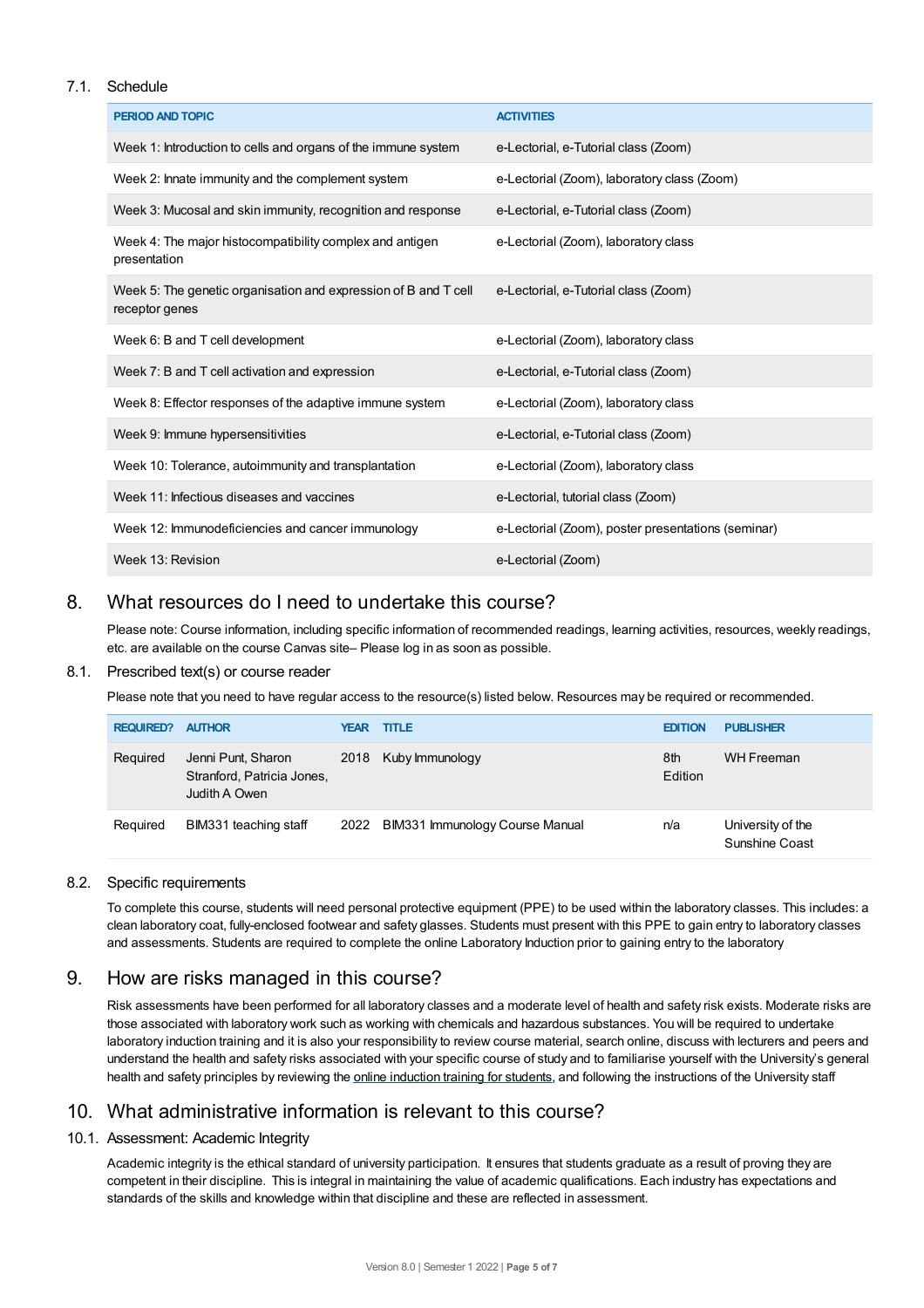Academic integrity means that you do not engage in any activity that is considered to be academic fraud; including plagiarism, collusion or outsourcing any part of any assessment item to any other person. You are expected to be honest and ethical by completing all work yourself and indicating in your work which ideas and information were developed by you and which were taken from others. You cannot provide your assessment work to others.You are also expected to provide evidence of wide and critical reading, usually by using appropriate academic references.

In order to minimise incidents of academic fraud, this course may require that some of its assessment tasks, when submitted to Canvas, are electronically checked through Turnitin. This software allows for text comparisons to be made between your submitted assessment item and all other work to which Turnitin has access.

#### 10.2. Assessment: Additional Requirements

Eligibility for Supplementary Assessment

Your eligibility for supplementary assessment in a course is dependent of the following conditions applying:

The final mark is in the percentage range 47% to 49.4%

The course is graded using the Standard Grading scale

You have not failed an assessment task in the course due to academic misconduct

#### 10.3. Assessment: Submission penalties

Late submission of assessment tasks may be penalised at the following maximum rate (the rates are cumulative):

- 5% (of the assessment task's identified value) per day for the first two days from the date identified as the due date for the assessment task.

- 10% (of the assessment task's identified value) for the third day

- 20% (of the assessment task's identified value) for the fourth day and subsequent days up to and including seven days from the date identified as the due date for the assessment task.

- A result of zero is awarded for an assessment task submitted after seven days from the date identified as the due date for the assessment task.

Weekdays and weekends are included in the calculation of days late.

To request an extension you must contact your course coordinator to negotiate an outcome.

#### 10.4. SafeUSC

USC is committed to a culture of respect and providing a safe and supportive environment for all members of our community. For immediate assistance on campus contact SafeUSC by phone: 07 [5430](tel:07%205430%201168) 1168 or using the [SafeZone](https://www.safezoneapp.com) app. For general enquires contact the SafeUSC team by phone 07 [5456](tel:07%205456%203864) 3864 or email [safe@usc.edu.au](mailto:safe@usc.edu.au).

The SafeUSC Specialist Service is a Student Wellbeing service that provides free and confidential support to students who may have experienced or observed behaviour that could cause fear, offence or trauma. To contact the service call 07 [5430](tel:07%205430%201226) 1226 or email [studentwellbeing@usc.edu.au](mailto:studentwellbeing@usc.edu.au).

## 10.5. Study help

For help with course-specific advice, for example what information to include in your assessment, you should first contact your tutor, then your course coordinator, if needed.

If you require additional assistance, the Learning Advisers are trained professionals who are ready to help you develop a wide range of academic skills. Visit the Learning [Advisers](https://www.usc.edu.au/current-students/student-support/academic-and-study-support/learning-advisers) web page for more information, or contact Student Central for further assistance: +61 7 5430 2890 or [studentcentral@usc.edu.au](mailto:studentcentral@usc.edu.au).

#### 10.6. Wellbeing Services

Student Wellbeing provide free and confidential counselling on a wide range of personal, academic, social and psychological matters, to foster positive mental health and wellbeing for your academic success.

To book a confidential appointment go to [Student](https://studenthub.usc.edu.au/) Hub, email [studentwellbeing@usc.edu.au](mailto:studentwellbeing@usc.edu.au) or call 07 5430 1226.

#### 10.7. AccessAbility Services

Ability Advisers ensure equal access to all aspects of university life. If your studies are affected by a disability, learning disorder mental health issue, injury or illness, or you are a primary carer for someone with a disability or who is considered frail and aged, [AccessAbility](https://www.usc.edu.au/learn/student-support/accessability-services/documentation-requirements) Services can provide access to appropriate reasonable adjustments and practical advice about the support and facilities available to you throughout the University.

To book a confidential appointment go to [Student](https://studenthub.usc.edu.au/) Hub, email [AccessAbility@usc.edu.au](mailto:AccessAbility@usc.edu.au) or call 07 5430 2890.